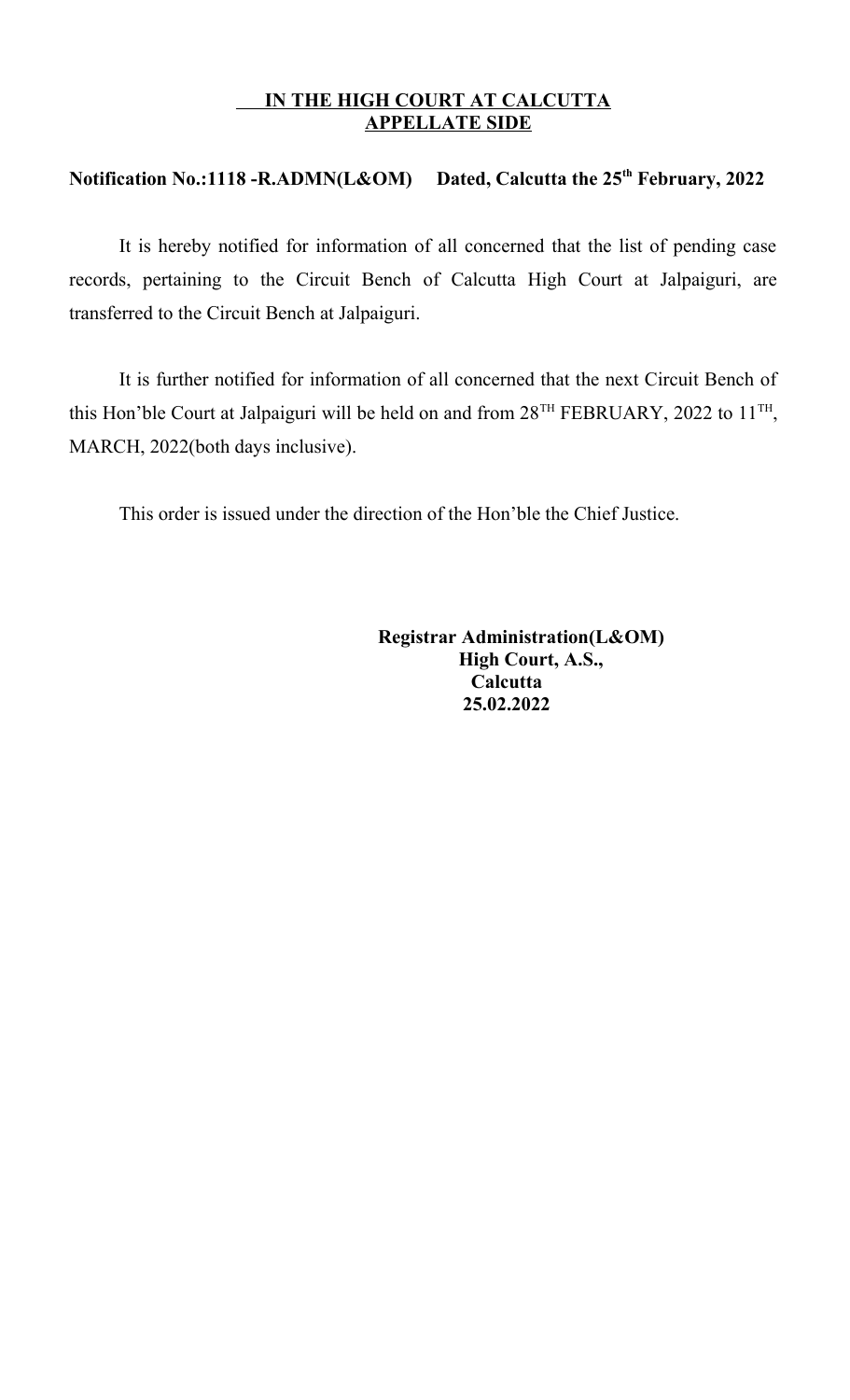## **LIST OF CASES TRANSMITTED TO THE CIRCUIT BENCH AT JALPAIGURI**

| <b>HON'BLE COURTS</b>            |
|----------------------------------|
| 1.F.M.A.T-1/2022 with CAN-1/2022 |
| 2.WPA-279/2022                   |
| 3. WPA -455/2022                 |
| 4.WPA-454/2022                   |
| 5.WPA-456/2022                   |
| 6.WPA-198/2022                   |
| 7.WPA-195/2022                   |
| 8.WPA-197/2022                   |
| 9.WPA-200/2022                   |
| 10.WPA-194/2022                  |
| 11.WPA-393/2022                  |
| 12.CRM (A)-112/2022              |
| 13.WPA-304/2022                  |
| 14.WPA-215/2022                  |
| 15.WPA-247/2022                  |
| 16.WPA-248/2022                  |
| 17.WPA-394/2022                  |
| 18.WPA-457/2022                  |
| 19. WPA-313/2022                 |
| 20. WPA-314/2022                 |
| 21.WPA-315/2022                  |
| 22.WPA-316/2022                  |
| 23.WPA-324/2022                  |
| 24.WPA-339/2022                  |
| 25.WPA-350/2022                  |
| 26.WPA-351/2022                  |
| 27.WPA-352/2022                  |
| 28.WPA-360/2022                  |
| 29.WPA-369/2022                  |
| 30.WPA-370/2022                  |
| 31.WPA-371/2022                  |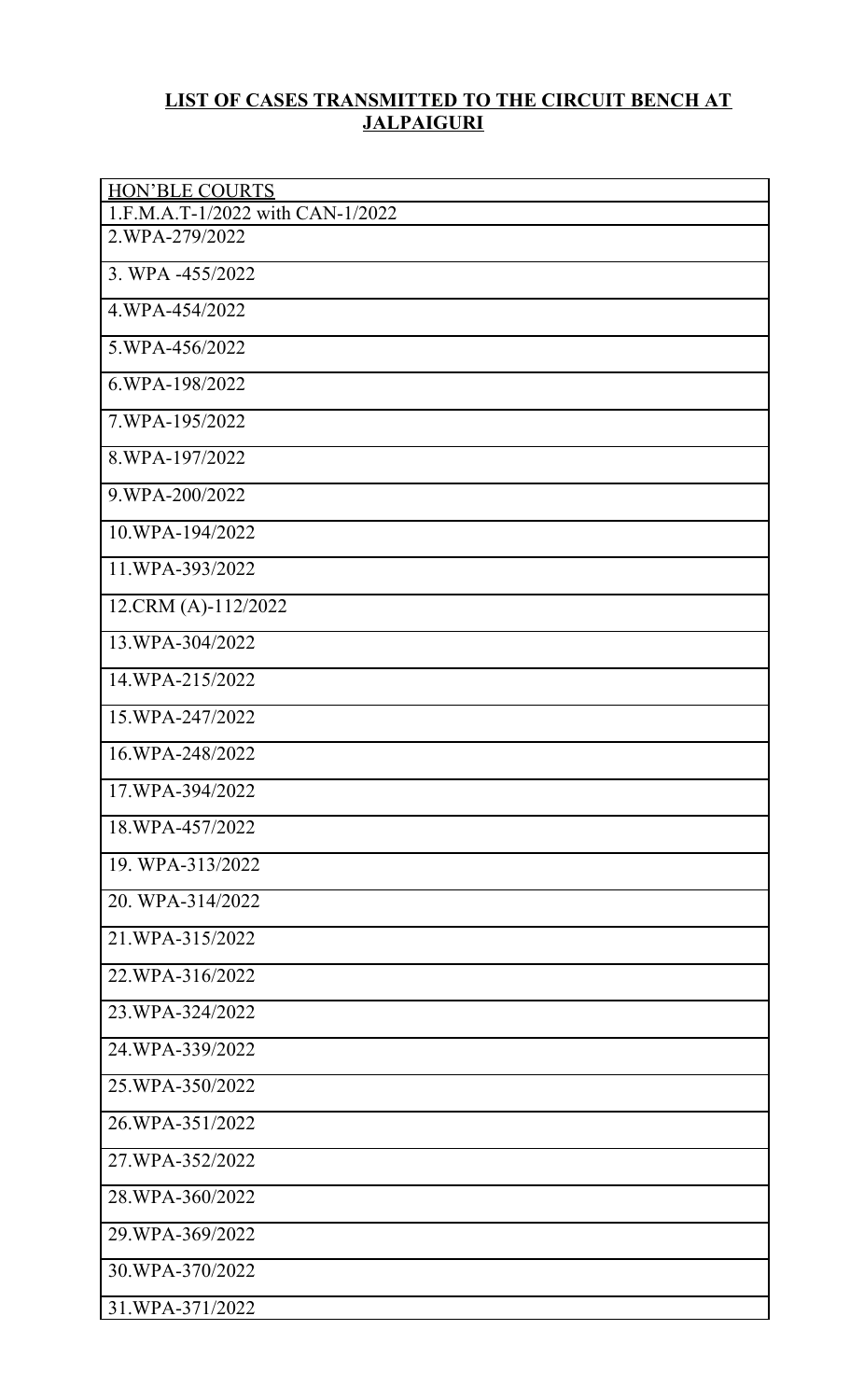| 32.WPA-379/2022                |
|--------------------------------|
| 33.WPA-372/2022                |
| 34.WPA-384/2022                |
| 35.WPA-386/2022                |
| 36.WPA-399/2022                |
| 37. WPA-401/2022               |
| 38. CAN-1/2022 in WPA-166/2021 |
| 39. CRA-37/2019                |
| 40.MAT-15/2022+CAN-1/2022      |
| 41.WPA-271/2022                |
| 42. WPA-361/2022               |
| 43.WPA-362/2022                |
| 44.WPA-363/2022                |
| 45.WPA-364/2022                |
| 46. WPA-365/2022               |
| 47.WPA-366/2022                |
| 48.WPA-344/2022                |
| 49.WPA-345/2022                |
| 50.WPA-346/2022                |
| 51.WPA-347/2022                |
| 52.WPA-376/2022                |
| 53. WPA-377/2022               |
| 54.WPA-378/2022                |
| 55.WPA-285/2022                |
| 56.WPA-408/2022                |
| 57.WPA-409/2022                |
| 58.WPA-412/2022                |
| 59.WPA-413/2022                |
| 60.WPA-414/2022                |
| 61.WPA-415/2022                |
| 62.WPA-417/2022                |
| 63.WPA-439/2022                |
| 64.WPA-8/2022                  |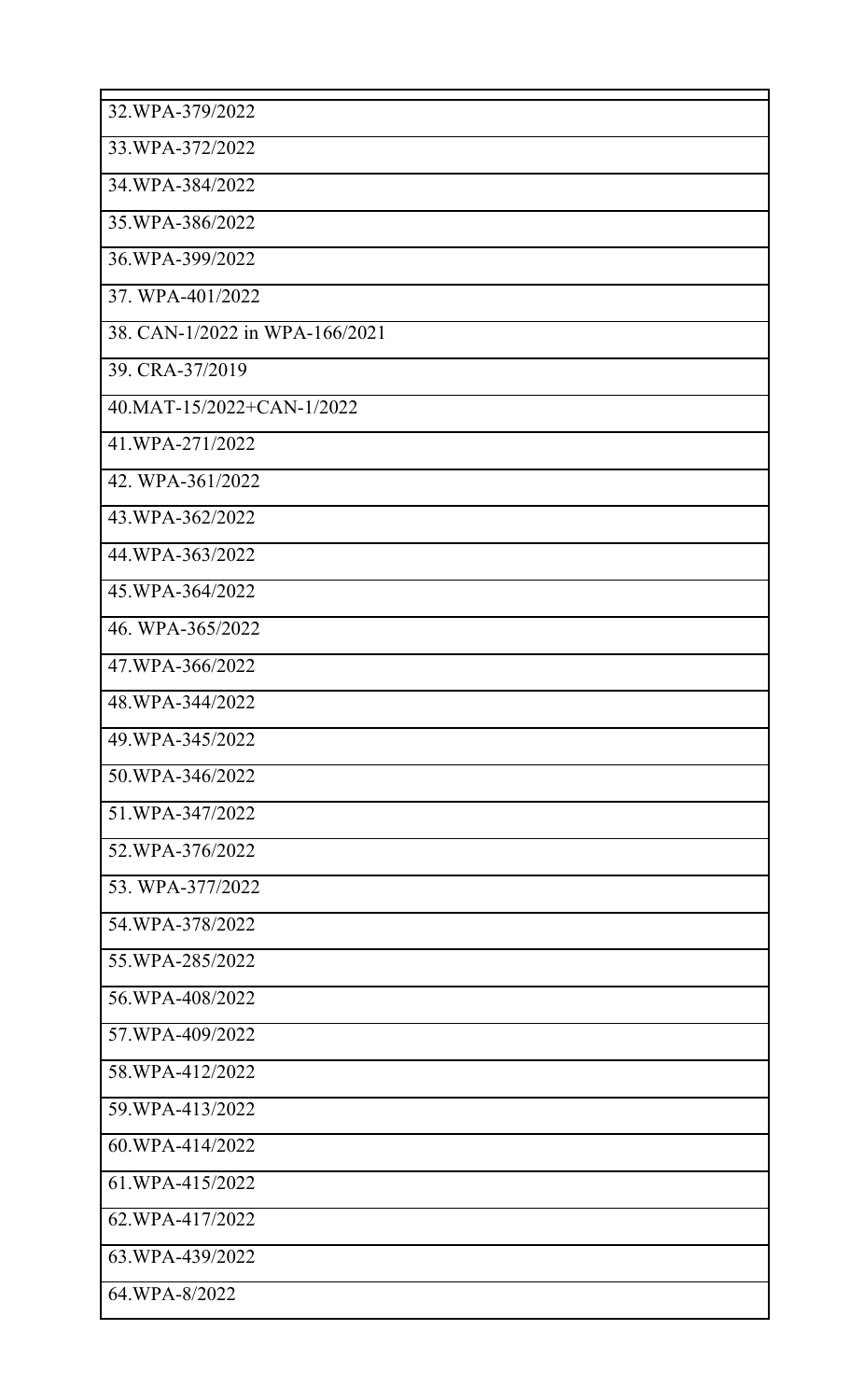| 65. WPA-354/2022           |
|----------------------------|
| 66.WPA-308/2022            |
| 67.WPA-232/2022            |
| 68.WPA-448/2022            |
| 69.CAN-2/2022 in FA-5/2019 |
| 70. MAT-14/2022            |
| 71.MAT-4/2022              |
| 72. MAT-70/2021            |
| 73.WPA-309/2022            |
| 74.WPA-440/2022            |
| 75.WPA-2397/2021           |
| 76.WPA-375/2022            |
| 77. WPA-321/2022           |
| 78.WPA-335/2022            |
| 79. WPA-336/2022           |
| 80.WPA-337/2022            |
| 81.WPA-338/2022            |
| 82.WPA-340/2022            |
| 83.WPA-341/2022            |
| 84.WPA-342/2022            |
| 85.WPA-343/2022            |
| 86.WPA-348/2022            |
| 87.WPA-368/2022            |
| 88.WPA-380/2022            |
| 89.WPA-381/2022            |
| 90.WPA-382/2022            |
| 91.WPA-383/2022            |
| 92.WPA-387/2022            |
| 93.WPA-389/2022            |
| 94.WPA-390/2022            |
| 95.WPA-400/2022            |
| 96. WPA-402/2022           |
| 97.WPA-406/2022            |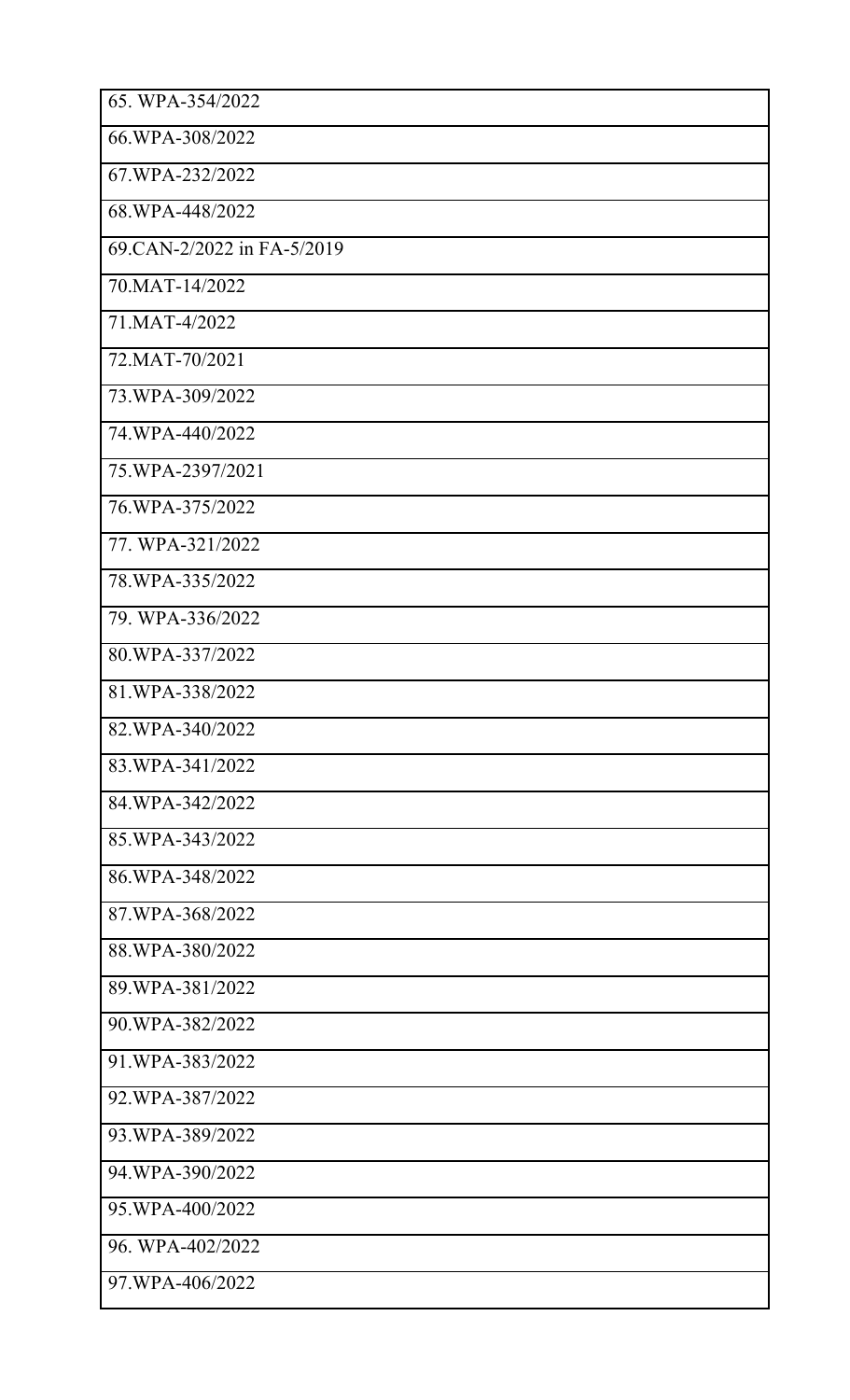| 98 WPA-410/2022                                                    |
|--------------------------------------------------------------------|
| 99.WPA-411/2022                                                    |
| 100.WPA-416/2022                                                   |
| 101.WPA-429/2022                                                   |
| 102.WPA-430/2022                                                   |
| 103.WPA-432/2022                                                   |
| 104.WPA-433/2022                                                   |
| 105.WPA-436/2022                                                   |
| 106.WPA-446/2022                                                   |
| 107.WPA-447/2022                                                   |
| 108.WPA-318/2022                                                   |
| 109.WPA-280/2022                                                   |
| 110.WPA-319/2022                                                   |
| 111.WPA-403/2022                                                   |
| 112. WPA-317/2022                                                  |
| 113. WPA-301/2022                                                  |
| 114.WPA-300/2022                                                   |
| 115.WPA-302/2022                                                   |
| 116.WPA-303/2022                                                   |
| 117.WPA-220/2022                                                   |
| 118.WPA-388/2022                                                   |
| 119 CAN-1/2022 in WPA-988/2021                                     |
| 120.CRM (NDPS)-29/2022                                             |
| 121. CRM (NDPS)-30/2022                                            |
| 122. CRM (NDPS)-32/2022                                            |
| 123. CRM (NDPS)-52/2022                                            |
| 124. CRM (A)-97/2022                                               |
| CRIMINAL SECTION (APPEAL & MISCELLANEOUS WING)                     |
| 125.CRA (SB)-2/2022                                                |
| 126.CRA (DB)-4/2022                                                |
| 127.CRAN-3107/2020 in CRA-9/2020<br>128.CRAN-1/2022 in CRA-42/2021 |
| 129.CRM-1135/2021                                                  |
| 130.CRM (A)-67/2022                                                |
| 131.CRAN-1/2022 and CRAN-2/2022 in CRM-936/2021                    |
| 132.CRAN-1/2022 in CRM-997/2021                                    |